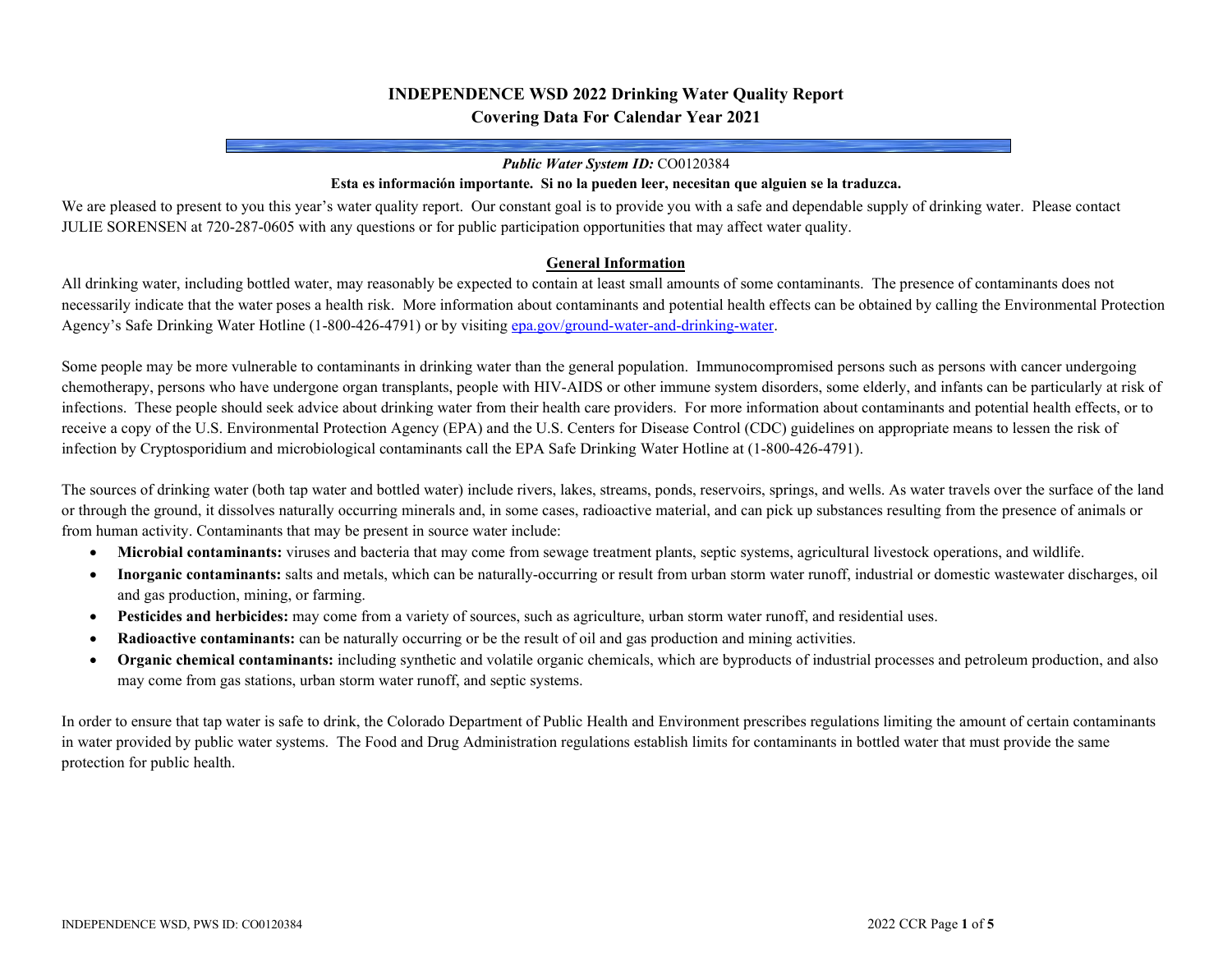### **Lead in Drinking Water**

If present, elevated levels of lead can cause serious health problems (especially for pregnant women and young children). It is possible that lead levels at your home may be higher than other homes in the community as a result of materials used in your home's plumbing. If you are concerned about lead in your water, you may wish to have your water tested. When your water has been sitting for several hours, you can minimize the potential for lead exposure by flushing your tap for 30 seconds to 2 minutes before using water for drinking or cooking. Additional information on lead in drinking water, testing methods, and steps you can take to minimize exposure is available from the Safe Drinking Water Hotline (1-800-426-4791) or a[t epa.gov/safewater/lead.](http://www.epa.gov/safewater/lead)

### **Source Water Assessment and Protection (SWAP)**

The Colorado Department of Public Health and Environment may have provided us with a Source Water Assessment Report for our water supply. For general information or to obtain a copy of the report please visit [wqcdcompliance.com/ccr.](https://wqcdcompliance.com/ccr) The report is located under "Guidance: Source Water Assessment Reports". Search the table using 120384, INDEPENDENCE WSD, or by contacting JULIE SORENSEN at 720-287-0605. The Source Water Assessment Report provides a screening-level evaluation of potential contamination that *could* occur. It *does not* mean that the contamination *has or will* occur. We can use this information to evaluate the need to improve our current water treatment capabilities and prepare for future contamination threats. This can help us ensure that quality finished water is delivered to your homes. In addition, the source water assessment results provide a starting point for developing a source water protection plan. Potential sources of contamination in our source water area are listed on the next page.

Please contact us to learn more about what you can do to help protect your drinking water sources, any questions about the Drinking Water Quality Report, to learn more about our system, or to attend scheduled public meetings. We want you, our valued customers, to be informed about the services we provide and the quality water we deliver to you every day.

## **Our Water Sources**

| <b>Sources (Water Type - Source Type)</b> | <b>Potential Source(s) of Contamination</b>                                 |
|-------------------------------------------|-----------------------------------------------------------------------------|
| WELL A-1 (Groundwater-Well)               | There is no SWAP report, please contact JULIE SORENSEN at 720-287-0605 with |
| WELL D-1 (Groundwater-Well)               | questions regarding potential sources of contamination.                     |

## **Terms and Abbreviations**

- **Maximum Contaminant Level (MCL)** − The highest level of a contaminant allowed in drinking water.
- **Treatment Technique (TT)** − A required process intended to reduce the level of a contaminant in drinking water.
- **Health-Based** − A violation of either a MCL or TT.
- **Non-Health-Based** − A violation that is not a MCL or TT.
- **Action Level (AL)** The concentration of a contaminant which, if exceeded, triggers treatment and other regulatory requirements.
- Maximum Residual Disinfectant Level (MRDL) The highest level of a disinfectant allowed in drinking water. There is convincing evidence that addition of a disinfectant is necessary for control of microbial contaminants.
- Maximum Contaminant Level Goal (MCLG) The level of a contaminant in drinking water below which there is no known or expected risk to health. MCLGs allow for a margin of safety.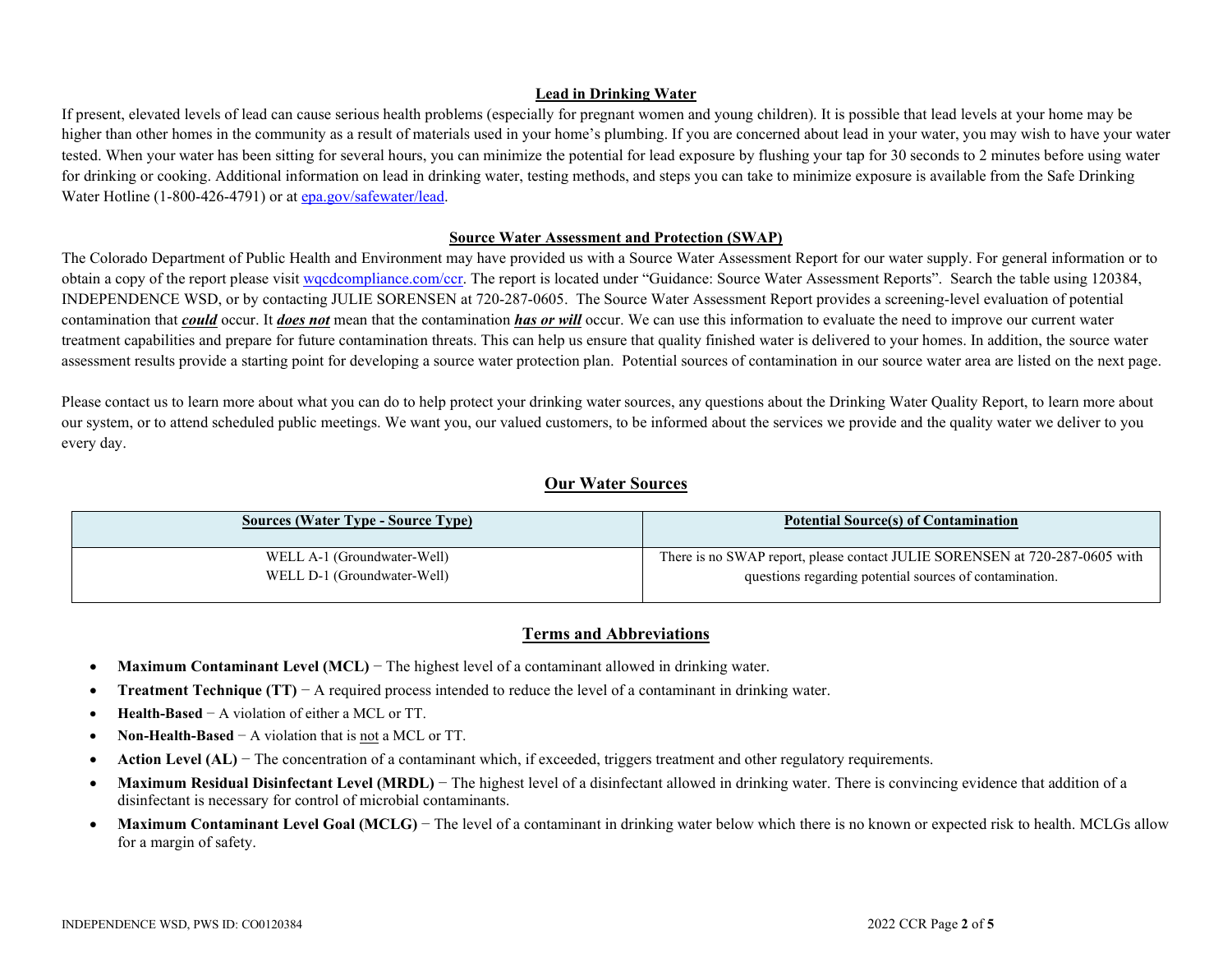- Maximum Residual Disinfectant Level Goal (MRDLG) The level of a drinking water disinfectant, below which there is no known or expected risk to health. MRDLGs do not reflect the benefits of the use of disinfectants to control microbial contaminants.
- **Violation (No Abbreviation)** − Failure to meet a Colorado Primary Drinking Water Regulation.
- **Formal Enforcement Action (No Abbreviation)** − Escalated action taken by the State (due to the risk to public health, or number or severity of violations) to bring a non-compliant water system back into compliance.
- **Variance and Exemptions (V/E)** − Department permission not to meet a MCL or treatment technique under certain conditions.
- **Gross Alpha (No Abbreviation)** − Gross alpha particle activity compliance value. It includes radium-226, but excludes radon 222, and uranium.
- **Picocuries per liter (pCi/L)** − Measure of the radioactivity in water.
- **Nephelometric Turbidity Unit (NTU)** − Measure of the clarity or cloudiness of water. Turbidity in excess of 5 NTU is just noticeable to the typical person.
- **Compliance Value (No Abbreviation)** Single or calculated value used to determine if regulatory contaminant level (e.g. MCL) is met. Examples of calculated values are the 90th Percentile, Running Annual Average (RAA) and Locational Running Annual Average (LRAA).
- **Average (x-bar)** − Typical value.
- **Range (R)** − Lowest value to the highest value.
- **Sample Size (n)** − Number or count of values (i.e. number of water samples collected).
- **Parts per million = Milligrams per liter (ppm = mg/L)** − One part per million corresponds to one minute in two years or a single penny in \$10,000.
- **• Parts per billion = Micrograms per liter (ppb = ug/L)** One part per billion corresponds to one minute in 2,000 years, or a single penny in \$10,000,000.
- **Not Applicable (N/A)** Does not apply or not available.
- **Level 1 Assessment** A study of the water system to identify potential problems and determine (if possible) why total coliform bacteria have been found in our water system.
- **Level 2 Assessment** A very detailed study of the water system to identify potential problems and determine (if possible) why an E. coli MCL violation has occurred and/or why total coliform bacteria have been found in our water system on multiple occasions.

## **Detected Contaminants**

INDEPENDENCE WSD routinely monitors for contaminants in your drinking water according to Federal and State laws. The following table(s) show all detections found in the period of January 1 to December 31, 2021 unless otherwise noted. The State of Colorado requires us to monitor for certain contaminants less than once per year because the concentrations of these contaminants are not expected to vary significantly from year to year, or the system is not considered vulnerable to this type of contamination. Therefore, some of our data, though representative, may be more than one year old. Violations and Formal Enforcement Actions, if any, are reported in the next section of this report.

Note: Only detected contaminants sampled within the last 5 years appear in this report. If no tables appear in this section then no contaminants were detected in the last round of monitoring.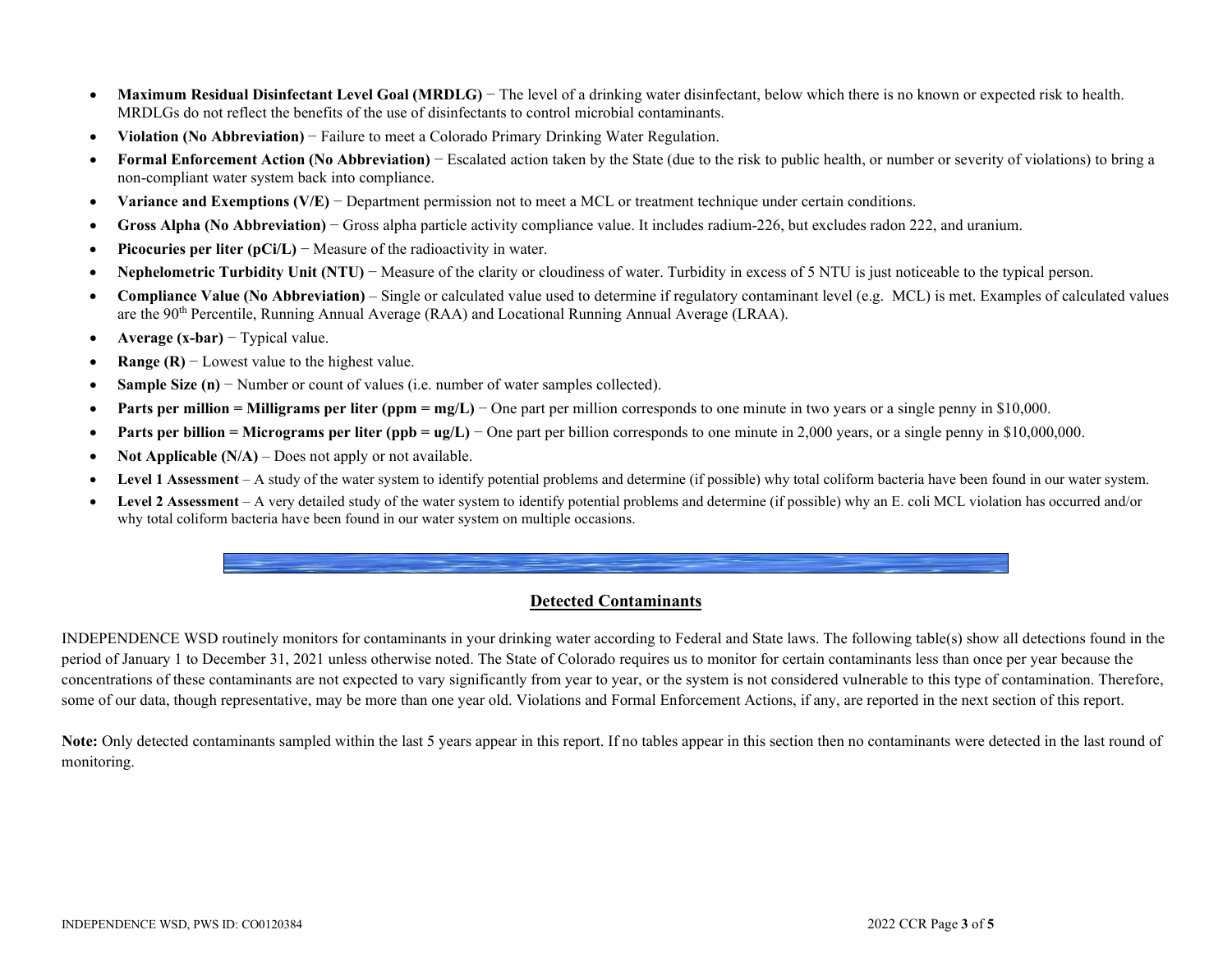|                                    | Disinfectants Sampled in the Distribution System<br><b>TT Requirement:</b> At least 95% of samples per period (month or quarter) must be at least 0.2 ppm <b>OR</b><br>If sample size is less than 40 no more than 1 sample is below $0.2$ ppm<br><b>Typical Sources:</b> Water additive used to control microbes |                                                                     |                                      |                    |                        |             |  |  |  |
|------------------------------------|-------------------------------------------------------------------------------------------------------------------------------------------------------------------------------------------------------------------------------------------------------------------------------------------------------------------|---------------------------------------------------------------------|--------------------------------------|--------------------|------------------------|-------------|--|--|--|
| <b>Disinfectant</b><br><b>Name</b> | <b>Time Period</b>                                                                                                                                                                                                                                                                                                | <b>Results</b>                                                      | <b>Number of Samples Below Level</b> | <b>Sample Size</b> | TT<br><b>Violation</b> | <b>MRDL</b> |  |  |  |
| Chlorine                           | December, 2021                                                                                                                                                                                                                                                                                                    | Lowest period percentage of samples meeting<br>TT requirement: 100% |                                      |                    | No                     | $4.0$ ppm   |  |  |  |

| Lead and Copper Sampled in the Distribution System |                               |                             |                       |                           |                                      |                                           |                                                 |                                                                            |
|----------------------------------------------------|-------------------------------|-----------------------------|-----------------------|---------------------------|--------------------------------------|-------------------------------------------|-------------------------------------------------|----------------------------------------------------------------------------|
| <b>Contaminant Name</b>                            | <b>Time Period</b>            | 90 <sup>th</sup> Percentile | Sample<br><b>Size</b> | Unit of<br><b>Measure</b> | 90 <sup>th</sup><br>Percentile<br>AL | Sample<br><b>Sites</b><br><b>Above AL</b> | 90 <sup>th</sup> Percentile<br>AL<br>Exceedance | <b>Typical Sources</b>                                                     |
| Copper                                             | $10/07/2021$ to<br>10/20/2021 | 0.33                        |                       | ppm                       | 1.3                                  | O                                         | N <sub>0</sub>                                  | Corrosion of household<br>plumbing systems; Erosion of<br>natural deposits |
| Lead                                               | $10/07/2021$ to<br>10/20/2021 | $\Omega$                    | 5.                    | ppb                       | 15                                   | $\theta$                                  | N <sub>o</sub>                                  | Corrosion of household<br>plumbing systems; Erosion of<br>natural deposits |

| Disinfection Byproducts Sampled in the Distribution System |      |                |                |                       |                           |            |             |                      |                                             |
|------------------------------------------------------------|------|----------------|----------------|-----------------------|---------------------------|------------|-------------|----------------------|---------------------------------------------|
| Name                                                       | Year | Average        | Range          | Sample<br><b>Size</b> | Unit of<br><b>Measure</b> | <b>MCL</b> | <b>MCLG</b> | <b>MCL Violation</b> | <b>Typical Sources</b>                      |
|                                                            |      |                | $Low - High$   |                       |                           |            |             |                      |                                             |
| Total Haloacetic Acids<br>(HAA5)                           | 2021 | $\overline{2}$ | 1.2 to 1.2     |                       | ppb                       | 60         | N/A         | No                   | Byproduct of drinking water<br>disinfection |
| <b>Total Trihalomethanes</b><br>(TTHM)                     | 2021 | 10.4           | 10.4 to $10.4$ |                       | ppb                       | 80         | N/A         | No                   | Byproduct of drinking water<br>disinfection |